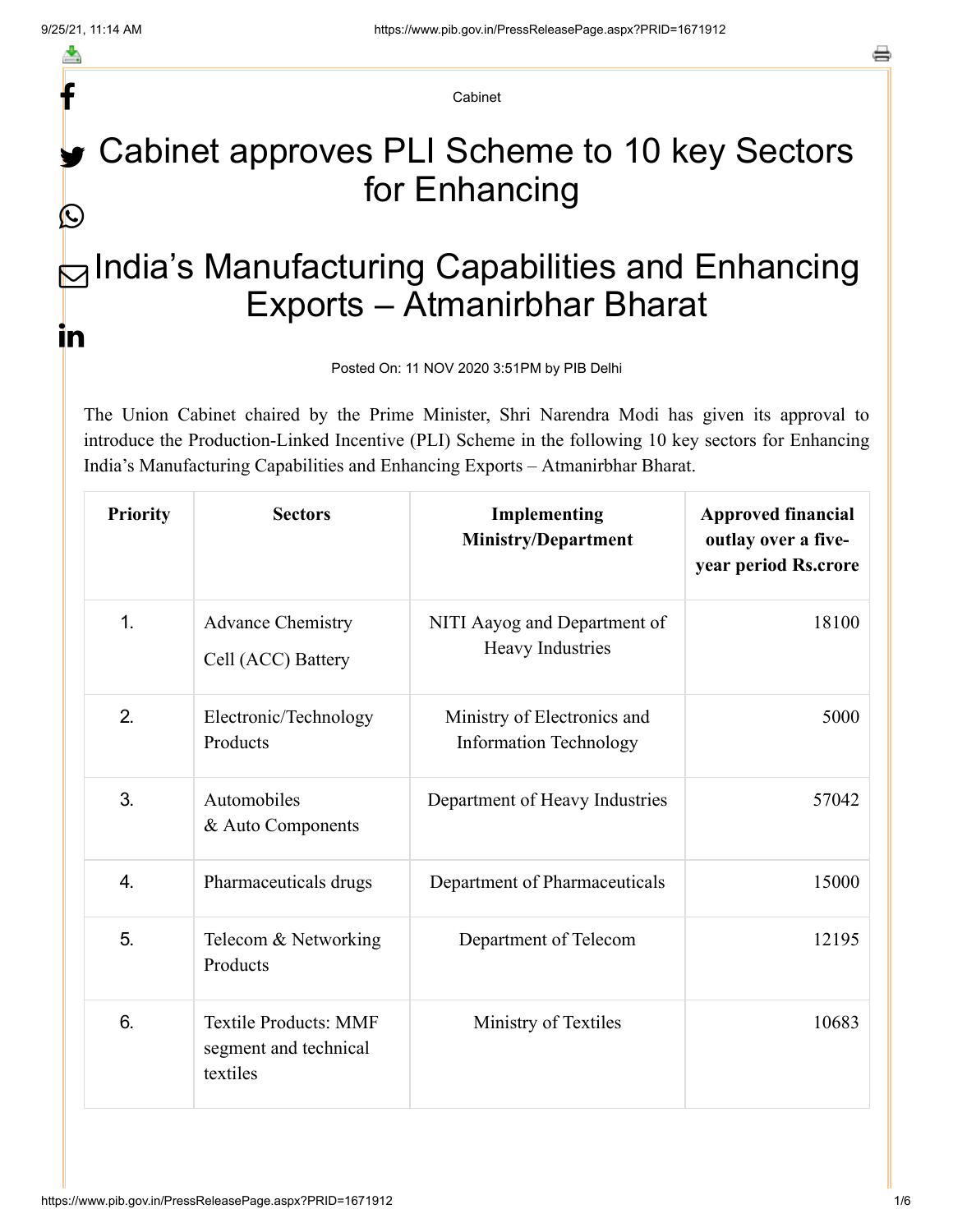9/25/21, 11:14 AM https://www.pib.gov.in/PressReleasePage.aspx?PRID=1671912

|    | 7.           | <b>Food Products</b>                | Ministry of Food Processing<br>Industries                  | 10900 |
|----|--------------|-------------------------------------|------------------------------------------------------------|-------|
|    | 8.           | High Efficiency Solar PV<br>Modules | Ministry of New and Renewable<br>Energy                    | 4500  |
| Ŀ  | 9.           | White Goods (ACs &<br>LED)          | Department for Promotion of<br>Industry and Internal Trade | 6238  |
| in | 10.          | <b>Speciality Steel</b>             | Ministry of Steel                                          | 6322  |
|    | <b>Total</b> |                                     | 145980                                                     |       |

The PLI scheme will be implemented by the concerned ministries/departments and will be within the overall financial limits prescribed. The final proposals of PLI for individual sectors will be appraised by the Expenditure Finance Committee (EFC) and approved by the Cabinet. Savings, if any, from one PLI scheme of an approved sector can be utilized to fund that of another approved sector by the Empowered Group of Secretaries. Any new sector for PLI will require fresh approval of the Cabinet.

The PLI scheme across these 10 key specific sectors will make Indian manufacturers globally competitive, attract investment in the areas of core competency and cutting-edge technology; ensure efficiencies; create economies of scale; enhance exports and make India an integral part of the global supply chain.

- ACC battery manufacturing represents one of the largest economic opportunities of the twentyfirst century for several global growth sectors, such as consumer electronics, electric vehicles, and renewable energy. The PLI scheme for ACC battery will incentivize large domestic and international players in establishing a competitive ACC battery set-up in the country.
- India is expected to have a USD 1 trillion digital economy by 2025. Additionally, the Government's push for data localization, Internet of Things market in India, projects such as Smart City and Digital India are expected to increase the demand for electronic products. The PLI scheme will boost the production of electronic products in India.
- The automotive industry is a major economic contributor in India. The PLI scheme will make the Indian automotive Industry more competitive and will enhance globalization of the Indian automotive sector.
- The Indian pharmaceutical industry is the third largest in the world by volume and 14th largest in terms of value. It contributes 3.5% of the total drugs and medicines exported globally. India possesses the complete ecosystem for development and manufacturing of pharmaceuticals and a robust ecosystem of allied industries. The PLI scheme will incentivize the global and domestic players to engage in high value production.
- Telecom equipment forms a critical and strategic element of building a secured telecom infrastructure and India aspires to become a major original equipment manufacturer of telecom and networking products. The PLI scheme is expected to attract large investments from global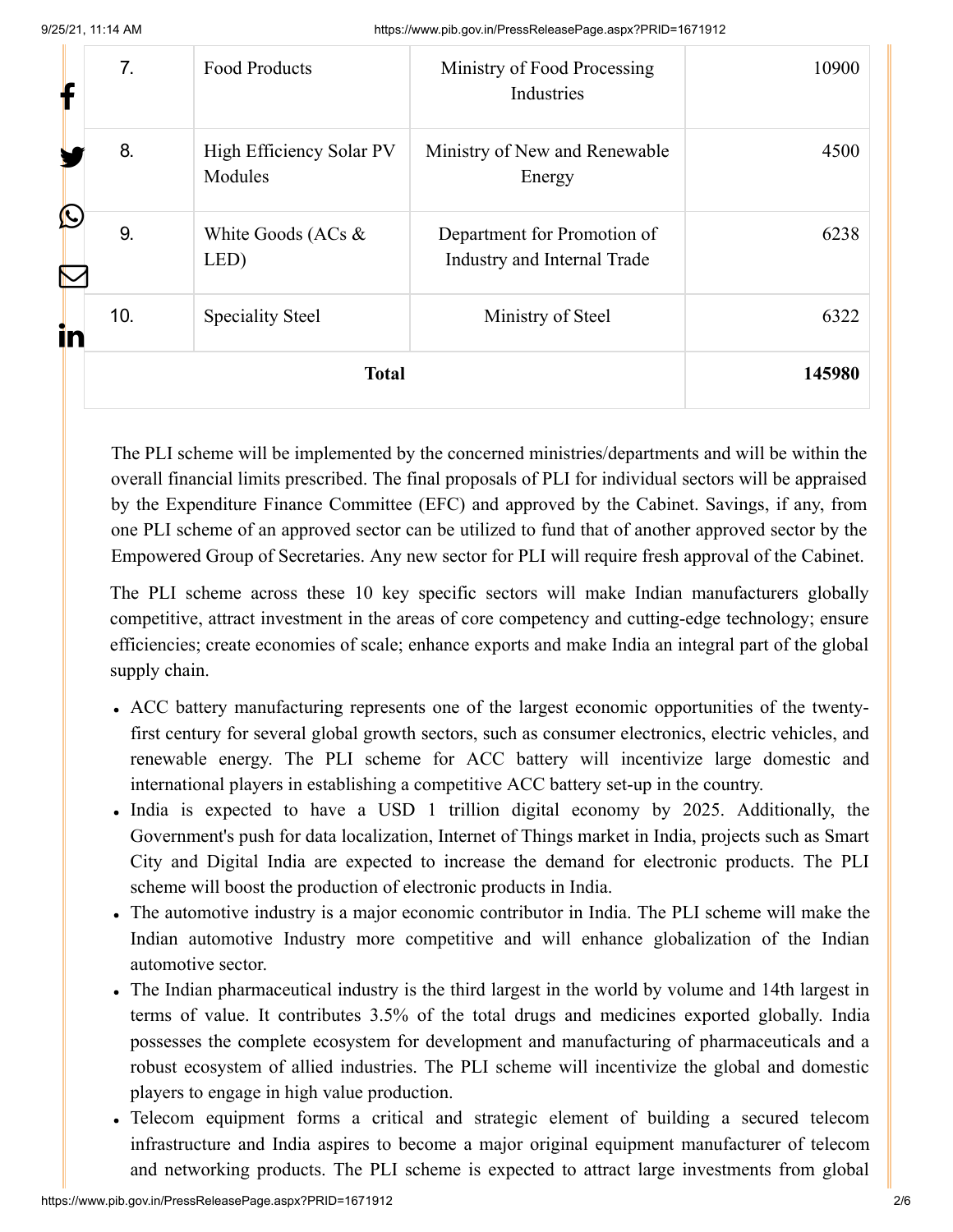f

y.

P

 $\triangledown$ 

<u>in</u>

players and help domestic companies seize the emerging opportunities and become big players in the export market.

- The Indian textile industry is one of the largest in the world and has a share of  $\sim$ 5% of global exports in textiles and apparel. But India's share in the manmade fibre (MMF) segment is low in contrast to the global consumptionpattern, which is majorly in this segment. The PLI scheme will attract large investment in the sector to further boost domestic manufacturing, especially in the MMF segment and technical textiles.
- The growth of the processed food industry leads to better price for farmers and reduces high levels of wastage. Specific product lines having high growth potential and capabilities to generate medium- to large-scale employment have been identified for providing support through PLI scheme.
- Large imports of solar PV panels pose risks in supply-chain resilience and have strategic security challenges considering the electronic (hackable) nature of the value chain. A focused PLI scheme for solar PV modules will incentivize domestic and global players to build large-scale solar PV capacity in India and help India leapfrog in capturing the global value chains for solar PV manufacturing.
- White goods (air conditioners and LEDs) have very high potential of domestic value addition and making these products globally competitive. A PLI scheme for the sector will lead to more domestic manufacturing, generation of jobs and increased exports.
- Steel is a strategically important industry and India is the world's second largest steel producer in the world. It is a net exporter of finished steel and has the potential to become a champion in certain grades of steel. A PLI scheme in Specialty Steel will help in enhancing manufacturing capabilities for value added steel leading to increase in total exports.

The above will be in addition to the already notified PLI schemes in the following sectors:

| No. | <b>Sectors</b>                                                                                        | Implementing<br>Ministry/Department | <b>Financial</b><br>outlays<br>Rs. crore |
|-----|-------------------------------------------------------------------------------------------------------|-------------------------------------|------------------------------------------|
| 1.  | Mobile Manufacturing and Specified<br>Electronic<br>Components                                        | <b>MEITY</b>                        | 40951                                    |
| 2.  | Critical Key Starting materials/Drug<br>Intermediaries<br>Active<br>and<br>Pharmaceutical Ingredients | Department of<br>Pharmaceuticals    | 6940                                     |
| 3.  | Manufacturing of Medical<br>Devices.                                                                  |                                     | 3420                                     |
|     | <b>Total</b>                                                                                          |                                     | 51311                                    |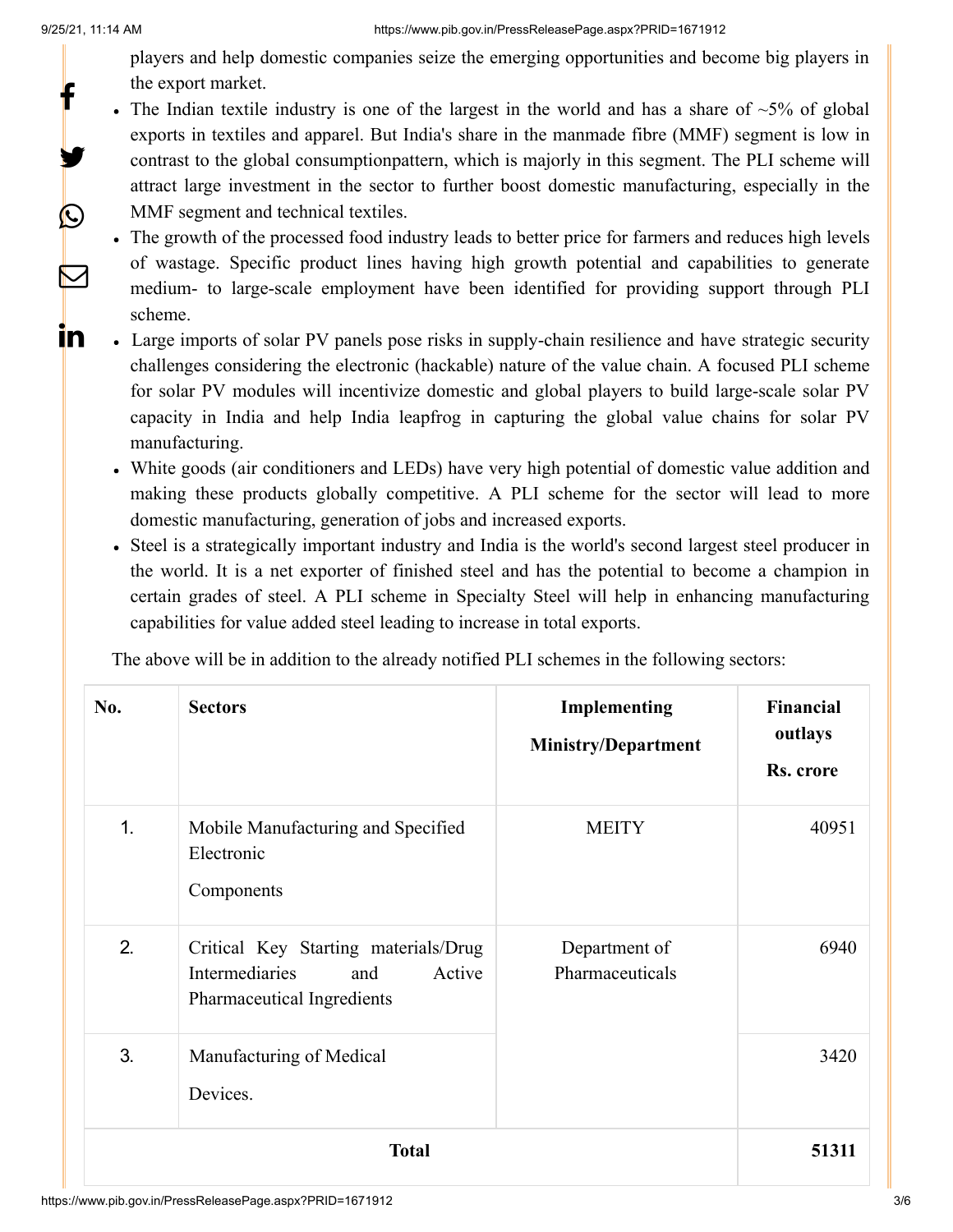f

y

 $\bigcirc$ 

## 9/25/21, 11:14 AM https://www.pib.gov.in/PressReleasePage.aspx?PRID=1671912

The Prime Minister's clarion call for an 'AatmaNirbhar Bharat' envisages policies for the promotion of an efficient, equitable and resilient manufacturing sector in the country.Growth in production and exports of industrial goods will greatly expose the Indian industry to foreign competition and ideas, which will help in improving its capabilities to innovate further. Promotion of the manufacturing sector and creation of a conducive manufacturing ecosystem will not only enable integration with global supply chains but also establish backward linkages with the MSME sector in the country. It will lead to overall growth in the economy and create huge employment opportunities.

## **Sector Wise Product Lines**

| in | <b>Sector</b>                                               | <b>Product Lines</b>                                                                                                                                                                                                                          |
|----|-------------------------------------------------------------|-----------------------------------------------------------------------------------------------------------------------------------------------------------------------------------------------------------------------------------------------|
|    | Advance<br>Chemistry Cell<br>(ACC) Battery<br>Manufacturing | <b>ACC</b> Batteries                                                                                                                                                                                                                          |
|    | Electronic/Technology<br>Products                           | i. Semiconductor Fab<br>ii. Display Fab<br>iii. Laptop/Notebooks<br>iv. Servers<br>v. IoT Devices<br>vi. Specified Computer Hardware                                                                                                          |
|    | Automobile and<br><b>Auto Components</b>                    | Automobile and Auto Components                                                                                                                                                                                                                |
|    | Pharmaceuticals<br>٠                                        | Category 1<br>i. Biopharmaceuticals<br>ii. Complex generic drugs<br>iii. Patented drugs or drugs nearing patent expiry<br>iv. Cell based or gene therapy products<br>v. Orphan drugs<br>vi. Special empty capsules<br>vii. Complex excipients |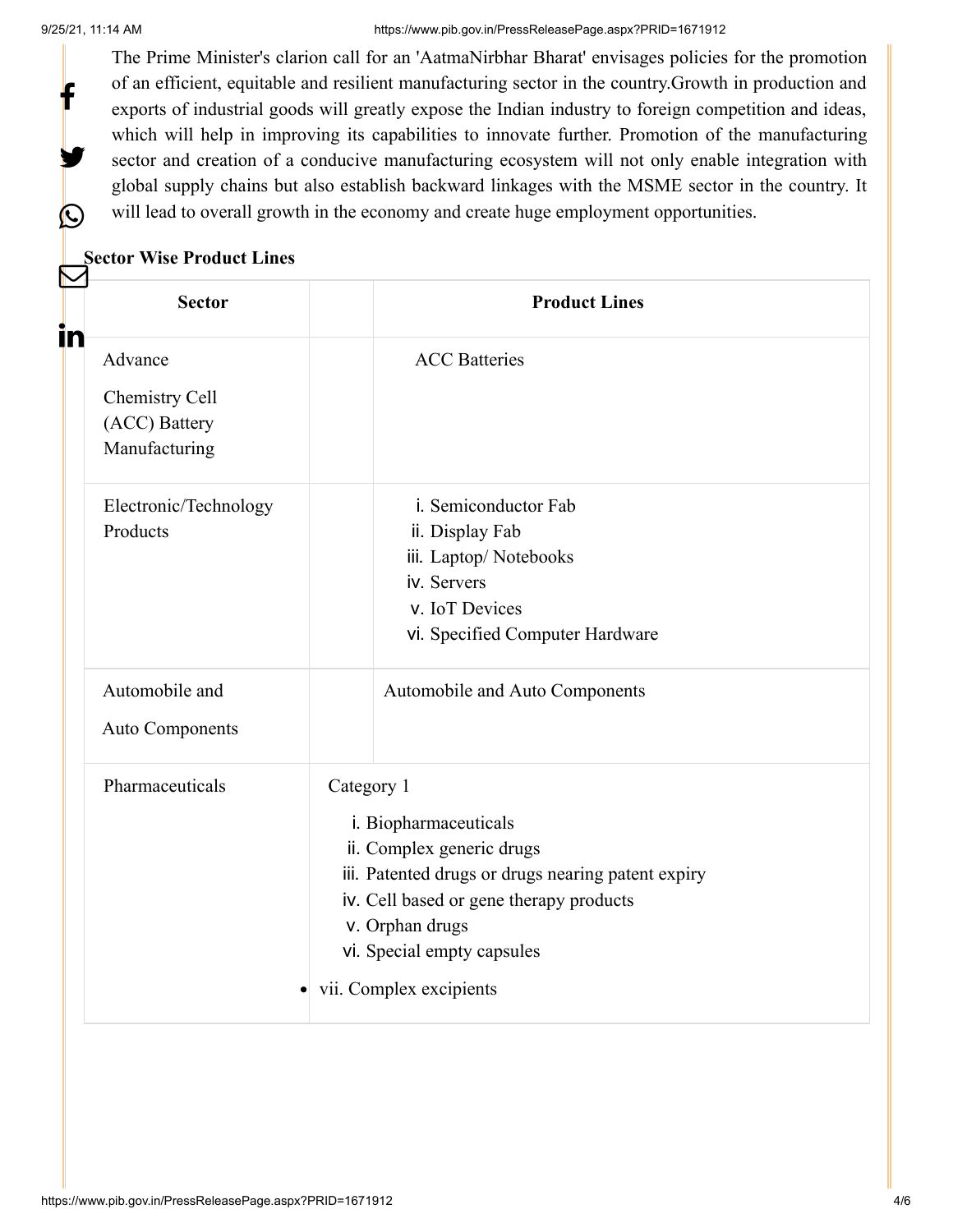|    |                         | Category 2                                                                                                                                                                                                                                                                                                                             |
|----|-------------------------|----------------------------------------------------------------------------------------------------------------------------------------------------------------------------------------------------------------------------------------------------------------------------------------------------------------------------------------|
| f  |                         | i. Active Pharma Ingredients (APIs) /Key Starting Materials<br>(KSMs) and /Drug Intermediaries (Dls)                                                                                                                                                                                                                                   |
|    |                         | Category 3                                                                                                                                                                                                                                                                                                                             |
| in |                         | i. Repurposed Drugs<br>ii. Auto-immune drugs, Anti-cancer drugs, Anti diabetic drugs, Anti<br>Infective drugs, Cardiovascular drugs, Psychotropic drugs and<br>Anti-Retroviral drugs<br>iii. In-vitro Diagnostic Devices (IVDs)<br>iv. Phytopharmaceuticals<br>v. Other drugs not manufactured in India<br>vi. Other drugs as approved |
|    | <b>Telecom Products</b> | i. Core Transmission Equipment<br>ii. 4G/5G, Next Generation Radio Access Network and Wireless<br>Equipment<br>iii. Access & Customer Premises Equipment (CPE), Internet of<br>Things (IoT) Access Devices and Other WirelessEquipment<br>iv. Enterprise equipment: Switches, Router                                                   |
|    | Textiles                | i. Man-Made Fiber Segment<br>ii. Technical Textiles                                                                                                                                                                                                                                                                                    |
|    | Food Processing         | i. Ready to Eat / Ready to Cook (RTE/ RTC)<br>ii. Marine Products<br>iii. Fruits & Vegetables<br>iv. Honey<br>v. Desi Ghee<br>vi. Mozzarella Cheese<br>vii. Organic eggs and poultry meat                                                                                                                                              |
|    | Solar PV manufacturing  | Solar PVs                                                                                                                                                                                                                                                                                                                              |
|    | White Goods             | i. Air conditioners<br>ii. LED                                                                                                                                                                                                                                                                                                         |
|    | <b>Steel Products</b>   | i. Coated Steel<br>ii. High Strength Steel<br>iii. Steel Rails<br>iv. Ally Steel Bars & Rods                                                                                                                                                                                                                                           |